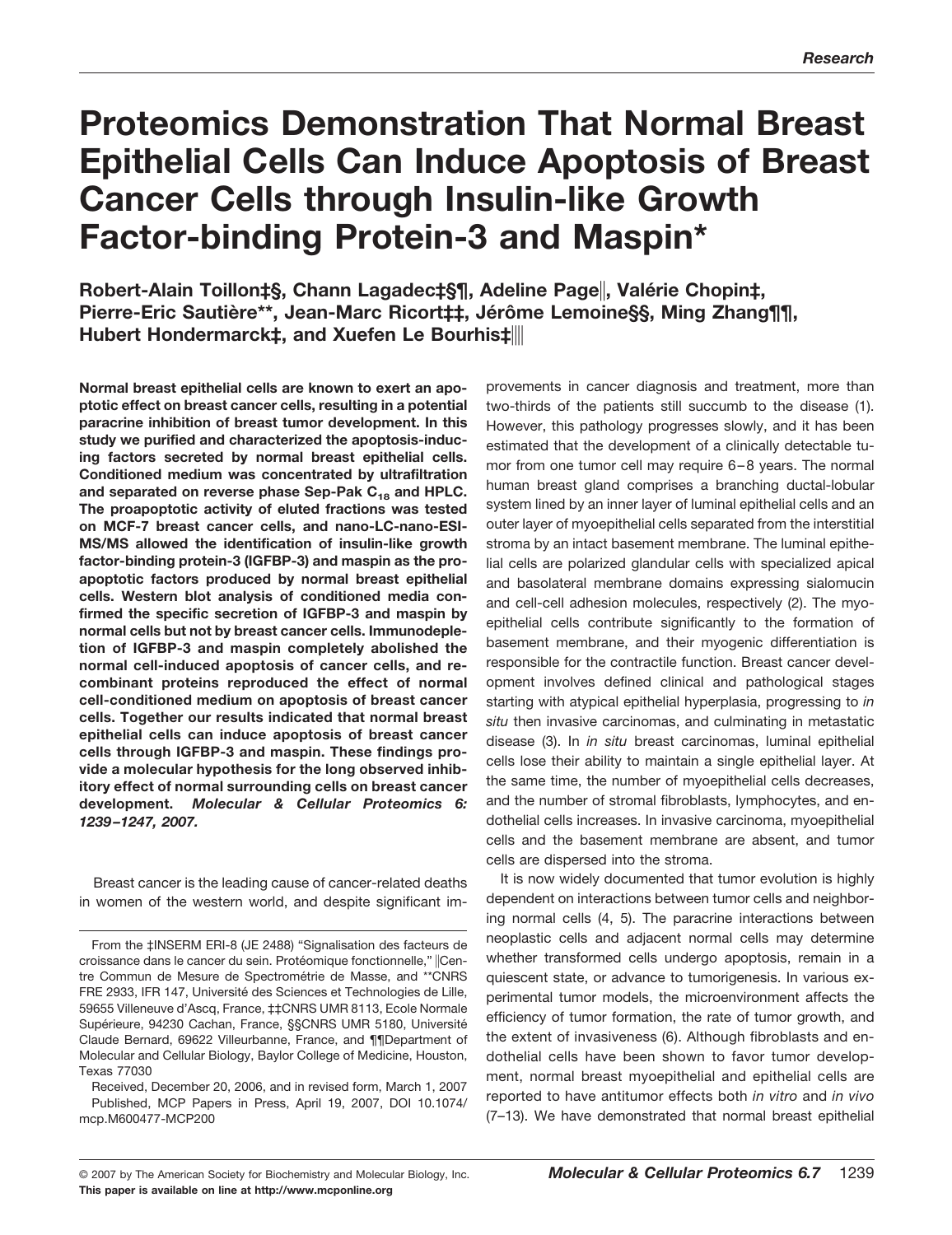cells  $(NBECs)^1$  inhibit growth of cancer cells by inducing apoptosis (14, 15). The induction of apoptosis is mediated through a Fas-mediated pathway because conditioned medium from NBECs increases membrane-associated Fas and Fas ligand. More importantly both Fas-neutralizing antibody and dominant negative Fas completely abolish NBEC-induced apoptosis. The mechanisms of the apoptosis-inducing effect of NBECs on breast cancer cells, from the standpoint of both effector molecules and signal transduction, hold promise for the understanding of the natural paracrine tumor suppression as well as for cancer prevention. In the present study, we purified and characterized the apoptosis-inducing factors secreted by NBECs. Mass spectrometry analysis together with immunodepletion assay showed insulin-like growth factorbinding protein-3 (IGFBP-3) and maspin to be the major apoptosis-inducing factors produced by NBECs.

## EXPERIMENTAL PROCEDURES

*Chemicals—*All cell culture reagents were obtained from BioWhittaker except insulin, which was obtained from Organon. Chemicals and anti- $\beta$ -actin antibody were purchased from Sigma unless otherwise stated. Recombinant IGFBP-3 and anti-IGFBP-3 antibodies for Western blot and for immunodepletion assay were obtained from R&D Systems. Anti-maspin antibodies were produced by Biomerieux. Trypsin and soybean trypsin inhibitor were purchased from Roche Applied Science. GST-maspin was produced in *Escherichia coli* as described previously (16).

*Cell Culture and Preparation of Conditioned Medium—*NBEC cultures were established as described previously (11) from mammoplasty material (18 –30-year-old women) obtained from the Department of Plastic Surgery (Prof. Pellerin) at the Medical University of Lille (Lille, France) in accordance with rules and regulations concerning ethical issues in France. In this study, NBECs from three primary cultures were used. Cells were cultured in DMEM/F-12 medium (1:1) containing 5% FCS, 10  $\mu$ g/ml insulin, 5  $\mu$ g/ml cortisol, 2 ng/ml EGF, 100 ng/ml cholera toxin, 100 IU/ml streptomycin, 100  $\mu$ g/ml penicillin, and 45  $\mu$ g/ml gentamicin. MCF-7, MDA-MB-231 and T-47D breast cancer cell lines were grown in Eagle's minimal essential medium supplemented with 10% FCS, 5  $\mu$ g/ml insulin, 100 IU/ml streptomycin, 100  $\mu$ g/ml penicillin, and 45  $\mu$ g/ml gentamicin. For all experiments, cells were cultured in basal DMEM/F-12 medium without serum.

For preparation of conditioned medium, cells were plated in 75  $cm<sup>2</sup>$  flasks (Nunc). When they reached preconfluence, they were washed two times with PBS and incubated in basal DMEM/F-12 medium (without serum, insulin, cortisol, EGF, or cholera toxin). Two hours later, the basal DMEM/F-12 medium was changed, and cells were further cultured for 24 h. The medium was then centrifuged at 200  $\times$   $g$  for 10 min at 4 °C to remove cell debris and stored at  $-$ 80 °C prior to use.

For immunodepletion of IGFBP-3 and maspin, conditioned medium was incubated with mouse anti-IGFBP-3 and/or anti-maspin





antibodies overnight at 4 °C before incubation with protein A-agarose for 2 h on a roller system at 4 °C. Control was performed by incubating conditioned medium with an equal amount of irrelevant mouse immunoglobulin G. After centrifugation (10,000  $\times$  g for 10 min at 4 °C), the supernatants were used to determine apoptosis induction.

*Determination of Apoptotic Cells—*Cells were seeded in 35-mm dishes (Nunc). After treatment with NBEC-conditioned medium (NBEC-CM), cells were fixed in cold methanol ( $-20$  °C) for 10 min and washed twice in PBS before staining with 1  $\mu$ g/ml Hoechst 33258 for 30 min at room temperature in the dark. Cells were then washed with PBS and mounted with coverslips using Glycergel (Dako). Apoptotic cells exhibiting condensed and fragmented nuclei were counted under an Olympus-BH2 fluorescence microscope as described previously (15). At least 500 –1,000 cells in randomly selected fields were examined.

*Purification Scheme of Apoptosis-inducing Factors—*Apoptosisinducing factors were purified following the protocol described in Fig. 1. To determine the approximate molecular size of apoptosis-inducing factors, size fractionation of NBEC-CM was performed by centrifugation in Centriplus tubes (Millipore) fitted with molecular sieve filters according to the manufacturer's instructions. For further purification, NBEC-CM (10 liters) was concentrated about 1,000 times using an Ultrasette type of ultrafiltration device (Filtron, Pall Gelman Science) (30-kDa cutoff). The concentrate was then loaded onto a reverse phase Sep-Pak  $C_{18}$  column and eluted with 50, 80, and 100% acetonitrile. The eluted fractions were freeze-dried and resuspended in DMSO before being loaded onto an HPLC column (Sephasil  $C_4$ , 250  $\times$  10 mm, 5  $\mu$ m; Vydac). Each eluted fraction was tested for its apoptosis-inducing activity in MCF-7 breast cancer cells as described above.

*Protein Identification by Mass Spectrometry—*The apoptosis-inducing fractions from HPLC were subjected to 12% SDS-PAGE followed by colloidal Coomassie Blue staining and trypsin digestion. The protein bands of interest were trypsin-digested and analyzed as described previously (17). Nano-LC-nano-ESI-MS/MS analysis of the trypsin digests was performed on an ion trap mass spectrometer (LCQ Deca  $XP^{+}$ , Thermo Electron) equipped with a nanoelectrospray ion source coupled with a nano-high pressure liquid chromatography system (LC Packings Dionex). Tryptic digests were resuspended in 10  $\mu$ l of 0.1% HCOOH, and 1  $\mu$ l was injected into the mass spectrometer using a Famos autosampler (LC Packings Dionex). The samples were first desalted and then concentrated on a reserve phase precolumn of 5 mm  $\times$  0.3-mm inner diameter (Dionex) by solvent A (H<sub>2</sub>O/acetonitrile, 0.1% HCOOH (95:5)) delivered by the Switchos pumping device (LC Packings Dionex) at a flow rate of 10  $\mu$ I/min for 3 min. Peptides were separated on a 15 cm  $\times$  75- $\mu$ m-inner diameter C<sub>18</sub> PepMap column (Dionex). The flow rate was set at 200 nl/min. Peptides were

 $1$  The abbreviations used are: NBEC, normal breast epithelial cell; Bax, Bcl-2-associated x protein; Bcl-2, B-cell/lymphoma 2; DMEM, Dulbecco's modified minimum essential medium; EGF, epidermal growth factor; IGF, insulin-like growth factor; IGFBP, insulin-like growth factor-binding protein; NBEC-CM, NBEC-conditioned medium; GST-maspin, recombinant GST-maspin fusion protein; uPA, urokinase plasminogen activator.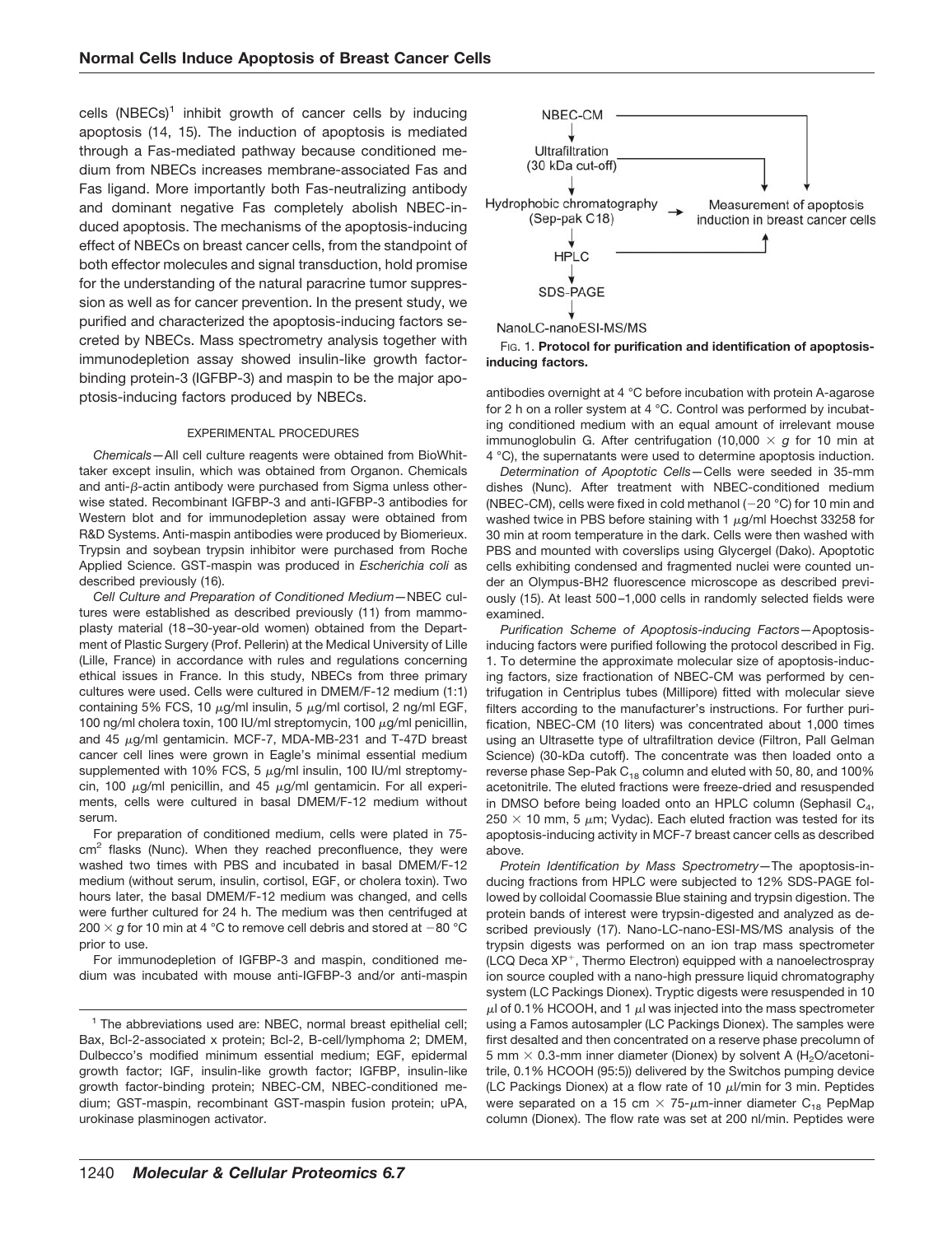eluted using a 5-100% linear gradient of solvent B  $(H<sub>2</sub>O/acetonitrile,$ 0.08% HCOOH (20:80)) in 45 min. Coated nanoelectrospray needles were obtained from New Objective (Woburn, MA). Spray voltage was set at 1.5 kV, and capillary temperature was set at 170 °C. The mass spectrometer was operated in positive ion mode. Data acquisition was performed in a data-dependent mode consisting of, alternatively in a single run, full-scan MS over the range *m*/*z* 500 –2,000 and full MS/MS of the ion selected in an exclusion dynamic mode (the most intense ion is selected and excluded for further selection for a duration of 3 min). MS/MS data were acquired using a 2 *m*/*z* unit ion isolation window and a 35% relative collision energy. MS/MS raw data files were transformed to dta files with Bioworks 3.1 software (Thermo Electron). MS/MS spectra indicate primarily fragment ions originating from either the C terminus (y ion series) or N terminus (b ion series) of a peptide. Neutral mass of the precursor and sequence information were used to identify proteins in the Swiss-Prot database through MASCOT public interface using a mass tolerance of 0.8 Da for precursor, trypsin as the digestion enzyme, two possible missed cleavages, and oxidized methionine as a variable modification. Results were scored using probability-based Mowse score (protein score is  $-10 \times \log(p)$  where p is the probability that the observed match is a random event. Scores greater than 42 are significant (*p* 0.05). To ascertain unambiguous identification, searches were performed in parallel with Phenyx software using the same parameters.

*Western Ligand Blotting and Western Blotting—*Conditioned media (2 ml) of NBECs or MCF-7 cells were loaded onto a G-25 Sephadex gel filtration column. Fractions containing IGFBPs were eluted by 0.03 M ammonium acetate and lyophilized as described previously (18). Proteins from lyophilized samples were size-fractionated by 12.5% polyacrylamide gel electrophoresis under non-reducing conditions and electroblotted onto nitrocellulose membranes. The membranes were then incubated overnight in the presence of <sup>125</sup>I-labeled IGF-1 and <sup>125</sup>I-labeled IGF-2 (2  $\times$  10<sup>5</sup> cpm for each ligand) (Amersham Biosciences) followed by washing with Tris-buffered saline (pH 7.2) and exposed to Eastman Kodak Co. X-Omat film for at least 48 h. For Western blotting, concentrated media and cell lysates were loaded onto a 10% SDS-polyacrylamide gel and then electrotransferred to nitrocellulose membrane (Hybond-C extra, Amersham Biosciences). After transfer, the blots were blocked with 3% BSA in TBS-T (20 mM Tris, pH 7.6, 150 mM NaCl, 0.1% Tween 20) at room temperature and then incubated with anti-IGFBP-3 or anti-maspin antibodies (overnight at 4 °C). The detection was performed using a horseradish peroxidase-conjugated secondary antibody (1.5 h at room temperature) and the ECL detection system (Amersham Biosciences).

*Statistical Analysis—*Statistical significance was measured by Student's paired *t* test. The value of *p* for each data set is shown in the figures.

### RESULTS

*NBEC-conditioned Medium Induced Apoptosis of Breast Cancer Cells—*MCF-7 breast cancer cells were cultured in serum-free medium in the presence of different dilutions of NBEC-conditioned medium. Apoptosis was determined following Hoechst staining (Fig. 2*A*). As shown in Fig. 2*B*, NBECconditioned medium induced apoptosis in a dose-dependent manner with a significant increase in apoptosis at a 1:40 dilution of NBEC-conditioned medium and a 4.5-fold increase in apoptosis at a 1:2 dilution. Similar results in apoptosis induction were obtained using a terminal deoxynucleotidyltransferase biotin-dUTP nick end labeling reaction (data not shown). Conditioned medium was then treated with heat and trypsin to determine whether the apoptosis-inducing factors

were proteins. As shown in Fig. 2*C*, heating or trypsin treatment totally suppressed the apoptosis-inducing effect of NBEC-conditioned medium. This indicated that the apoptosis-inducing factors were temperature-sensitive proteins. We then evaluated the approximate molecular masses using a Centricon ultrafiltration system. Conditioned medium was concentrated with membrane filters of different cutoffs (10, 30, 50, and 100 kDa), and the apoptotic activity was determined in non-retained fractions. As shown in Fig. 2*C*, the non-retained fractions from 10- and 30-kDa-cutoff filters could not induce apoptosis, indicating that the molecular masses of apoptosis-inducing factors were greater than 30 kDa. In contrast, the total apoptosis-inducing activity was found in the non-retained fractions when filters of 50- and 100-kDa cutoff were used, indicating that the molecular masses of apoptosis-inducing factors were less than 50 kDa. Therefore the approximate molecular masses of apoptosisinducing factors were estimated at between 30 and 50 kDa.

*Purification of Apoptosis-inducing Factors—*NBEC-conditioned medium was sequentially processed as described in Fig. 1. For each step, apoptosis induction of MCF-7 cells was determined. Conditioned medium (10 liters) was concentrated (1000-fold) and then subjected to a reverse phase Sep-Pak  $C_{18}$  column and eluted at 50, 80, and 100% acetonitrile. Apoptosis-inducing fractions were subsequently subjected to HPLC. The active fractions a and b were identified from HPLC (Fig. 3*A*). Fraction a was eluted at about 43% acetonitrile. After freeze-drying and dilution to a final concentration equivalent to 50% non-concentrated conditioned medium, this fraction induced about 28% of cancer cells into apoptosis. Fraction b was eluted at about 68% acetonitrile and induced about 17% of cells into apoptosis when cells were treated with a final concentration equivalent to 50% non-concentrated conditioned medium.

*Identification of Apoptosis-inducing Factors by Mass Spectrometry—*The two apoptosis-inducing fractions eluted by analytical HPLC were subjected to 12% SDS-PAGE followed by colloidal Coomassie Blue staining (Fig. 3*B*). Fraction a was revealed as an apparent double band at about 35– 40 kDa. Fraction b was revealed as a single band at 42 kDa. These two individual protein bands were excised from a colloidal Coomassie Blue-stained gel and digested by trypsin, and the resulting peptides were processed for analysis by nano-LCnano-ESI-MS/MS. The MS/MS spectra and the database search results are presented in Fig. 4. Two peptides were sequenced for each band. The 35-kDa band was identified as IGFBP-3 (score, 156; sequence coverage, 10.6%), and the 42-kDa band corresponded to maspin (score, 300; sequence coverage, 7.8%).

*Western Blot Analysis of IGFBP-3 and Maspin—*The presence of IGFBP-3 in conditioned media from normal and cancer cells was first verified by Western ligand blot (Fig. 5*A*). In NBEC-conditioned medium, three species of IGFBPs were visualized (IGFBP-2, IGFBP-3, and IGFBP-4) with IGFBP-3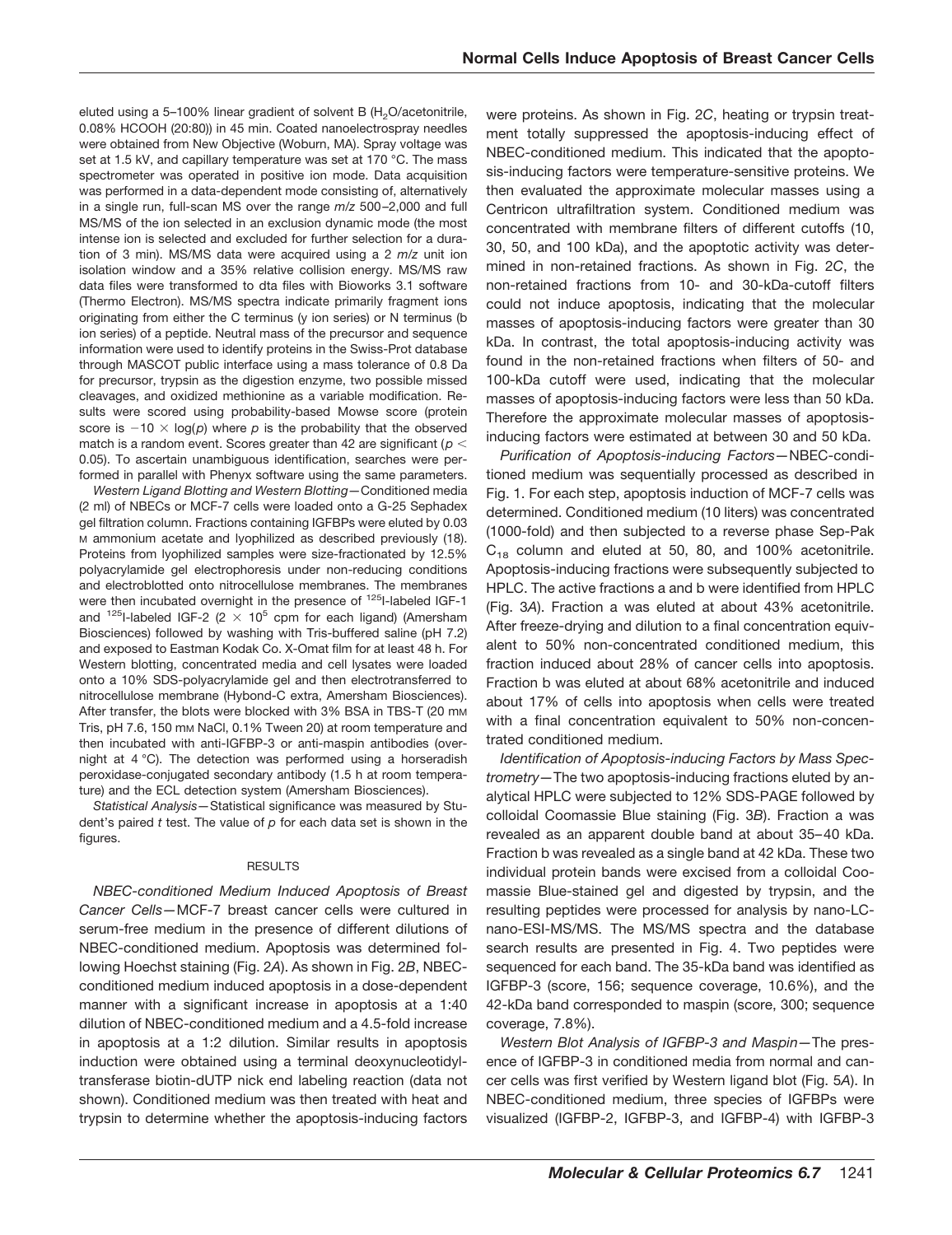

FIG. 2. **NBEC-CM induced apoptosis in MCF-7 breast cancer cells.** Cells were cultured in basal DMEM/F-12 medium for 24 h in the presence or absence of various dilutions of NBEC-CM. *A*, apoptosis detection after Hoechst staining. Apoptotic nuclei are condensed or fragmented. *B*, percentage of apoptotic cells. Data are the mean of three independent experiments. *C*, characterization of apoptosis-inducing activity in NBEC-CM. NBEC-CM was heated at 56 °C for 30 min or incubated with 2.5  $\mu$ g/ml trypsin at 37 °C for 30 min. Molecular size fractionation of NBEC-CM was performed using 10-, 30-, 50-, and 100-kDa-cutoff sieve filters, and the non-retained fractions were used to determine apoptosis induction in MCF-7 cells as described. Apoptosis experiments were performed with a 1:2 dilution of conditioned medium. *Bars* show S.D.  $*, p < 0.01.$ 

being the most abundant. In medium conditioned by MCF-7 cells, only IGFBP-2 and IGFBP-4 were detected.

The presence of IGFBP-3 and maspin in cell lysates and

conditioned media from NBECs and MCF-7 cells was also verified by immunoblot analysis. As shown in Fig. 5, *B* and *C*, both IGFBP-3 and maspin were produced and secreted by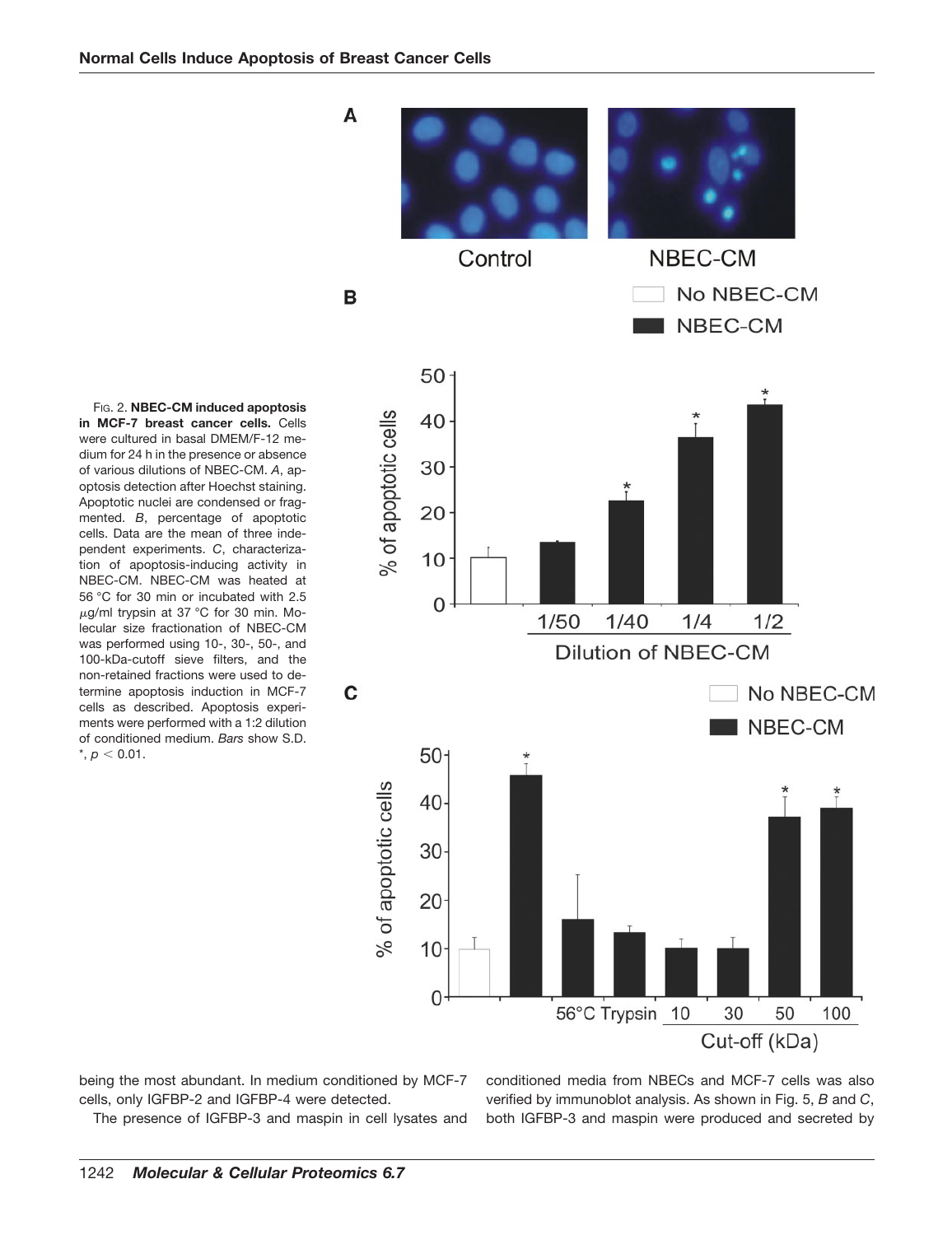

FIG. 3. **Elution profiles of HPLC and SDS-PAGE separation of active fractions.** *A*, HPLC elution profile reveals two active fractions, a and b. HPLC columns were eluted with a linear gradient of 0.1% TFA in acetonitrile. The flow rate was maintained at 1 ml/min, and the absorbance was monitored at 280 nm. Apoptotic activity of collected fractions was determined on MCF-7 cells after Hoechst staining. *B*, SDS-PAGE analysis of HPLC fractions. The active fractions a and b from HPLC were subjected to SDS-PAGE followed by colloidal Coomassie Blue staining.

NBECs. In contrast, neither IGFBP-3 nor maspin was detected in MCF-7 cell lysate and conditioned medium. Altogether these results suggested that IGFBP-3 and maspin were specifically secreted by NBECs but not by MCF-7 breast cancer cells.

*Immunodepletion of IGFBP-3 and Maspin Abolished NBEC-CM-induced Apoptosis—*To determine the extent to which secreted IGFBP-3 and maspin contributed to apoptosis induction, we immunodepleted IGFBP-3 and/or maspin by incubating NBEC-CM with anti-IGFBP-3 and/or anti-maspin antibodies. As shown in Fig. 6*A*, immunodepletion of NBEC-CM with the anti-IGFBP-3 antibody or the anti-maspin antibody diminished apoptosis induction in MCF-7 cells. Interestingly immunodepletion of both IGFBP-3 and maspin totally abolished apoptosis induction. This confirmed that IG-FBP-3 and maspin secreted by NBECs did induce apoptosis of MCF-7 breast cancer cells.

*IGFBP-3 and Maspin Synergistically Induced Apoptosis of Breast Cancer Cells—*It has been described that both endogenous overexpressed maspin and IGFBP-3 can induce apoptosis or potentiate apoptosis induction by other agents (16, 19 –22). To provide further evidence that extracellular IG-FBP-3 and maspin could also induce apoptosis in breast cancer cells, recombinant proteins were used. As shown in Fig. 6*B*, IGFBP-3 and maspin alone significantly induced apoptosis. Interestingly the induction of apoptosis was further increased by cotreatment with IGFBP-3 and maspin.

### **DISCUSSION**

Accumulating evidence suggests that dynamic cell-cell interaction may be as great a determinant of the behavior of a tumor cell as the specific oncogenetic or tumor suppressor alterations occurring within the malignant cells themselves (1–5). Normal breast myoepithelial and epithelial cells have been demonstrated to exert an inhibitory effect on breast cancer cells. We have reported previously that conditioned medium of normal breast epithelial cells strongly induces apoptosis of breast cancer cells (14, 15), but so far the apoptosis-inducing factors have yet to be identified. Here we used a proteomics-based approach to purify and identify apoptosis-inducing factors from normal breast epithelial cells. Proteomics offers the possibility of identifying proteins at very low concentrations, and this is of considerable interest in characterizing paracrine regulators as well as therapeutic targets in various pathologies such as breast cancers (23, 24). The use of sequential chromatography and mass spectrometry as well as immunodepletion assay has allowed us to identify IGFBP-3 and maspin as the two apoptogens secreted by normal breast epithelial cells.

IGFBP-3 is the most abundant of the circulating IGFBPs that bind IGFs with high affinity. IGFBP-3 inhibits cell proliferation and induces apoptosis by its ability to bind IGFs as well as through its IGF-independent effects. Hence IGFBP-3 can induce apoptosis by modulating the expression of Bcl-2 proteins in human breast cancer cells (25). More recently, Lee *et al.* (22) have demonstrated that in response to IGFBP-3 the retinoid X receptor- $\alpha$ -binding partner nuclear receptor Nur77 rapidly undergoes translocation from the nucleus to the mitochondria, resulting in rapid caspase activation. This nuclear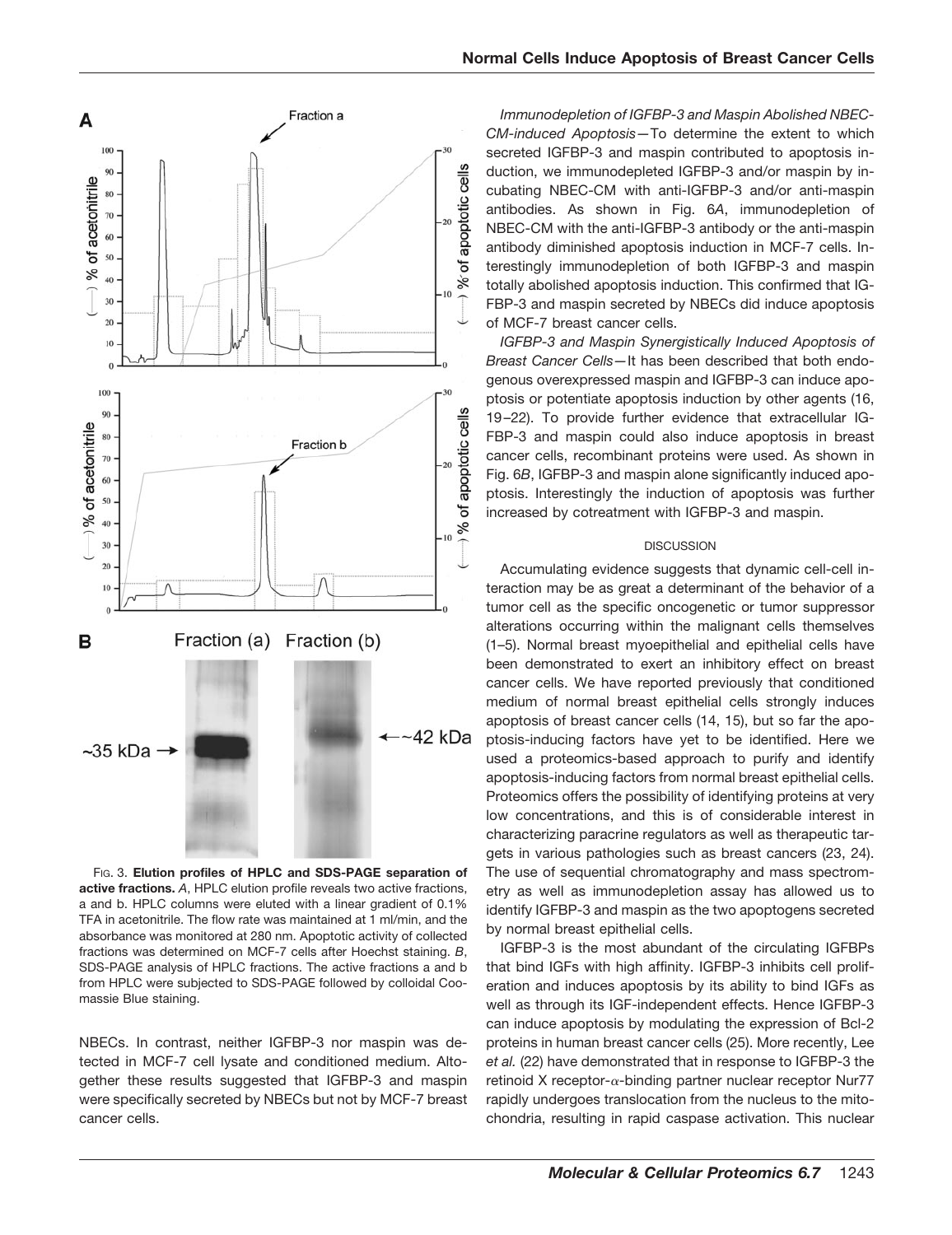

FIG. 4. **Mass spectrometry identification of IGFBP-3 and maspin.** The SDS-PAGE bands from fractions a and b were subjected to tryptic digestion. The tryptic digests were analyzed by nano-LC-nano-ESI-MS/MS. Spectra of the IGFBP-3 peptides are shown in *A* and *B*, and spectra of maspin are shown in *D* and *E*. The *bold letters* indicate the detected b and y ions matching the predicted ion mass in the database. The detected fragments (*bold letters*) are indicated in the sequence of full-length IGFBP-3 (*C*) and maspin (*F*).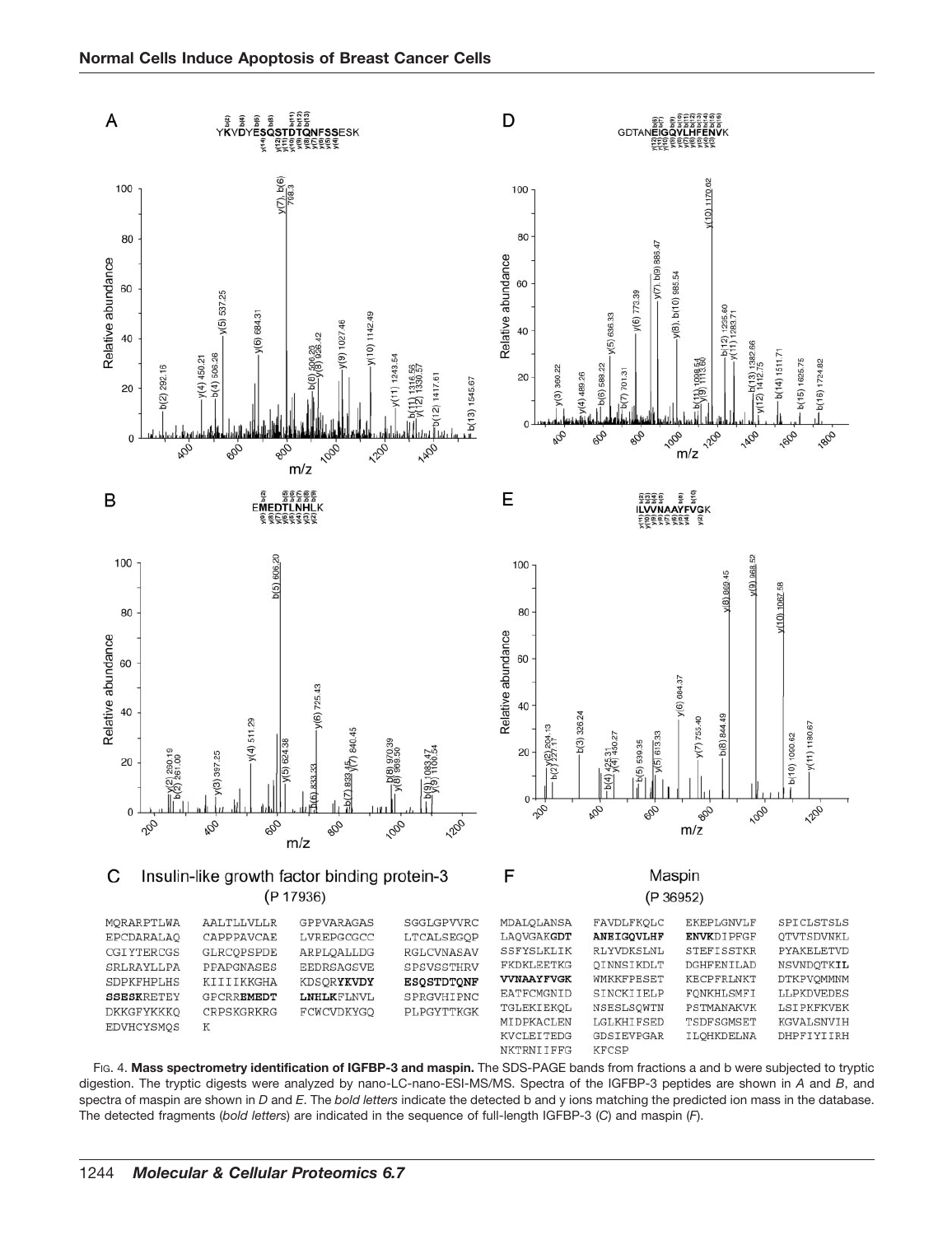35 kDa 42 kDa FIG. 5. **Western blot analysis of IGFBP-3 and maspin.** *A*, Western

ligand blot analysis of IGFBPs. Conditioned media from NBECs and MCF-7 cells were collected, size-fractionated using 12% SDS-PAGE under non-reducing conditions, electroblotted onto nitrocellulose membranes, and treated with <sup>125</sup>I-labeled IGF-1 and -2 as indicated under "Experimental Procedures." *B* and *C*, detection of IGFBP-3 and maspin by Western blotting. Lysates (*B*) and concentrated conditioned media (*C*) from NBECs and MCF-7 cells were subjected to SDS-PAGE and immunoblotted as described under "Experimental Procedures." The loading and transfer of equal amounts of protein were confirmed by immunodetection of actin. The data are representative of three independent experiments.

non-genotypic pathway requires the presence of retinoid X receptor- $\alpha$ . On the other hand, it has also been reported that inducible expression of IGFBP-3 leads to apoptosis induction of MCF-7 breast cancer cells by activating death receptor pathways (21). The level and activity of IGFBP-3 can be con-

FIG. 6. **Effect of IGFBP-3 and maspin on apoptosis of MCF-7 breast cancer cells.** *A*, effect of IGFBP-3 and maspin immunodepletion from NBEC-conditioned medium. Conditioned medium was incubated with anti-IGFBP-3 and/or anti-maspin antibodies to immunodeplete IGFBP-3 and/or maspin. Irrelevant mouse immunoglobulin G (*IgG*) was used as control. Immunodepleted supernatants were added to MCF-7 cells with a final concentration equivalent to a 1:2 dilution of conditioned medium for 24 h. *B*, effect of recombinant IG-FBP-3 and GST-maspin. MCF-7 cells were treated with IGFBP-3 (2.5 ng/ml) or GST-maspin (200 ng/ml) alone or in combination for 24 h. Apoptosis was determined after Hoechst staining. Results are the mean of three independent experiments. Bars show S.D.  $\dot{r}$ ,  $p < 0.01$ .

trolled by IGFBP-degrading proteases such as metalloproteinases (26, 27). Post-translational modifications including phosphorylation and glycosylation can also modify IGFBP-3 activity. Once phosphorylated, the binding of IGFBP-3 to IGF-I is enhanced (28). Phosphorylation of IGFBP-3 also increases the extracellular translocation of IGFBP-3 into the nucleus to exert IGF-independent effects (29, 30). Glycosylation, which influences bioavailability and cell surface association, may also enhance antiproliferative and proapoptotic effects (31). In our study, IGFBP-3 isolated from NBEC-conditioned medium seemed to be the full-length protein. However, two bands were obtained in the purified HPLC fraction as well as in Western blot analysis. Further studies are required to determine the nature of

post-translational modifications of IGFBP-3.





50

40 30

20 10  $\frac{5}{6}$ 

 $\sqrt{2}$ 

50

40

30

20

10

 $\Omega$ 

of apoptotic cells

 $\%$ 

IGFBP-3

GST-maspin

**GST** 

of apoptotic cells

NBEC-CM Irrelevant IgG Anti-IGFBP-3 Anti-maspin

Α

В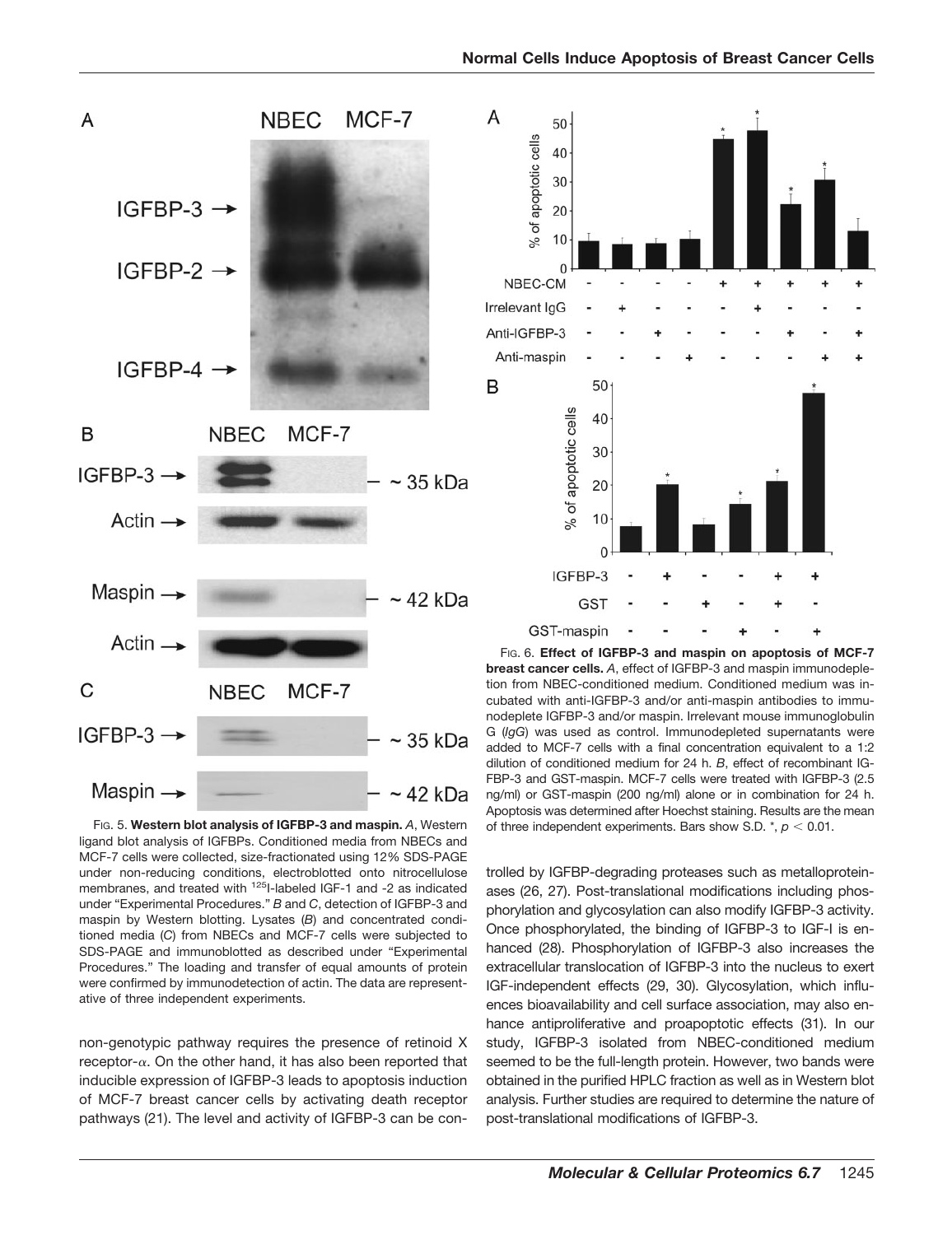Maspin (mammary serpin) is a serine protease inhibitor with tumor suppression activities. Since its discovery in 1994, maspin has been consistently shown to suppress the aggressive tumor phenotypes, inhibiting cell invasion and mobility *in vitro* and inhibiting tumor growth and metastasis in experimental animal models (32–34). Maspin is localized both in cytoplasmic and nuclear compartments but may also be secreted. Maspin is the only proapoptotic serpin among all the serpins implicated in apoptosis regulation. However, the proapoptotic function of maspin has been so far observed by transfecting cancer cells with maspin cDNA (35). Transfected breast carcinoma cells are more sensitive to multiple apoptotic inducers. This apoptosis-sensitizing effect is mediated through the regulation of Bcl-2 family proteins (20, 35). The intracellular maspin can also translocate to the mitochondria to induce cytochrome *c* release and caspase activation (16). In this work, we showed that both normal breast epithelial cell-secreted maspin and recombinant maspin had the ability to induce apoptosis of breast cancer cells. The underlying mechanism is currently not known; however, maspin has been reported to dramatically decrease both cell-associated uPA/uPA receptor expression and uPA activity (36 –38), and it is possible that maspin may induce apoptosis by reducing cell surface-associated prosurvival uPA-uPA receptor complex (34, 39). Alternatively because extracellular maspin is efficiently internalized (36, 40), it is also possible that internalized maspin induces apoptosis in a manner similar to overexpressed intracellular maspin by modulating expression of Bcl-2 family members or by targeting directly mitochondria (16, 20, 35). Consistent with this hypothesis, we have shown previously that conditioned medium from normal breast epithelial cells increases the level of Bax and decreases that of Bcl-2 (41).

Interestingly we showed that the release of IGFBP-3 and maspin is specifically observed for normal breast epithelial cells but not for breast cancer cells. This is consistent with findings that both IGFBP-3 and maspin are transcriptionally down-regulated or silenced by epigenetic changes such as methylation in cancer cells (42, 43). It is important to bear in mind that normal mammary epithelial cells that express high levels of maspin do not undergo detectable apoptosis either *in vitro* or *in vivo* (19). Furthermore maspin expression increases resistance to tumor necrosis factor-related apoptosis-inducing ligand (TRAIL)- and staurosporine-induced apoptosis in normal breast epithelial cells (44). Recombinant IGFBP-3 does not modify growth kinetics of normal cells *per se* but can enhance proliferative effects of EGF in normal immortalized breast epithelial cells (MCF-10A) (45). In agreement with these data, we observed that recombinant IGFBP-3 and maspin alone or in combination did not affect growth of normal breast epithelial cells (data not shown). By contrast, MCF-7 breast cancer cells were dramatically induced into apoptosis when cotreated with IGFBP-3 and maspin. In the present study, apoptosis induction in MCF-7 breast cancer cells was used as a functional test to identify apoptosisinducing factors produced by normal breast epithelial cells. However, we had shown previously that other breast cancer cell lines such as T-47D and MDA-MB-231 cells can also be induced into apoptosis by conditioned medium from normal breast epithelial cells (14, 15). Moreover recombinant IG-FBP-3 and maspin synergistically induced apoptosis of these cells (data not shown). These findings indicate that IGFBP-3 and maspin exert a similar effect on distinct breast cell types.

In conclusion, using a proteomics-based approach we identified IGFBP-3 and maspin as the proapoptotic factors produced by normal breast epithelial cells. Although more physiological conditions, such as reconstituted three-dimensional culture systems and animal models, would be required to confirm *in vivo* the role of IGFBP-3 and maspin in breast epithelial cell homeostasis, our data provide a molecular basis for the long observed inhibitory effect of normal surrounding cells on breast cancer development.

\* This work was supported in part by the French Ministry for Research and Education, the INSERM, the "Region Nord-Pas-de-Calais," and the "Ligue Nationale Contre le Cancer" (Equipe labellisée 2006). The costs of publication of this article were defrayed in part by the payment of page charges. This article must therefore be hereby marked "*advertisement*" in accordance with 18 U.S.C. Section 1734 solely to indicate this fact.

§ Both authors contributed equally to this work.

¶ Supported by the French Ministry for Research and Education and the "Association pour la Recherche contre le Cancer."

 To whom correspondence should be addressed: INSERM ERI-8 (JE 2488), Bâtiment SN3, Université des Sciences et Technologies de Lille, 59655 Villeneuve d'Ascq, France. Tel.: 33-3-20-43-45-81; Fax: 33-3-20-43-40-38; E-mail: xuefen.lebourhis@univ-lille1.fr.

#### **REFERENCES**

- 1. Lacroix, M., Toillon, R. A., and Leclercq, G. (2004) Stable 'portrait' of breast tumors during progression: data from biology, pathology and genetics. *Endocr. Relat. Cancer* **11,** 497–522
- 2. Ronnov-Jessen, L., Petersen, O. W., and Bissell, M. J. (1996) Cellular changes involved in conversion of normal to malignant breast: importance of the stromal reaction. *Physiol. Rev.* **76,** 69 –125
- 3. Polyak, K. (2001) On the birth of breast cancer. *Biochim. Biophys. Acta* **1552,** 1–13
- 4. Bissell, M. G., Radisky, D. C., Rizki, A., Weaver, V. M., and Petersen, O. W. (2002) The organizing principle: micro-environmental influences in the normal and malignant breast. *Differentiation* **70,** 537–546
- 5. Allinen, M., Beroukhim, R., Cai, L., Brennan, C., Lahti-Domenici, J., Huang, H., Porter, D., Hu, M., Chin, L., Richardson, A., Schnitt, S., Sellers, W. R., and Polyak, K. (2004) Molecular characterization of the tumor microenvironment in breast cancer. *Cancer Cell* **6,** 17–32
- 6. Elenbaas, B., and Weinberg, R. A. (2001) Heterotypic signaling between epithelial tumor cells and fibroblasts in carcinoma formation. *Exp. Cell Res.* **264,** 169 –184
- 7. Sternlicht, M. D., Kedeshian, P., Shao, Z. M., Safarians, S., and Barsky, S. H. (1997) The human myoepithelial cell is a natural tumor suppressor. *Clin. Cancer Res.* **3,** 1949 –1958
- 8. Alpaugh, M. L., Lee, M. C., Nguyen, M., Deato, M., Dishakjian, L., and Barsky, S. H. (2000) Myoepithelial-specific CD44 shedding contributes to the anti-invasive and antiangiogenic phenotype of myoepithelial cells. *Exp. Cell Res.* **261,** 150 –158
- 9. Nguyen, M., Lee, M. C., Wang, J. L., Tomlinson, J. S., Shao, Z. M., Alpaugh, M. L., and Barsky, S. H. (2000) The human myoepithelial cell displays a multi-faceted anti-angiogenic phenotype. *Oncogene* **19,** 3449 –3459
- 10. Zajchowski, D. A., Band, V., Trask, D. K., Kling, D., Connolly, J. L., and